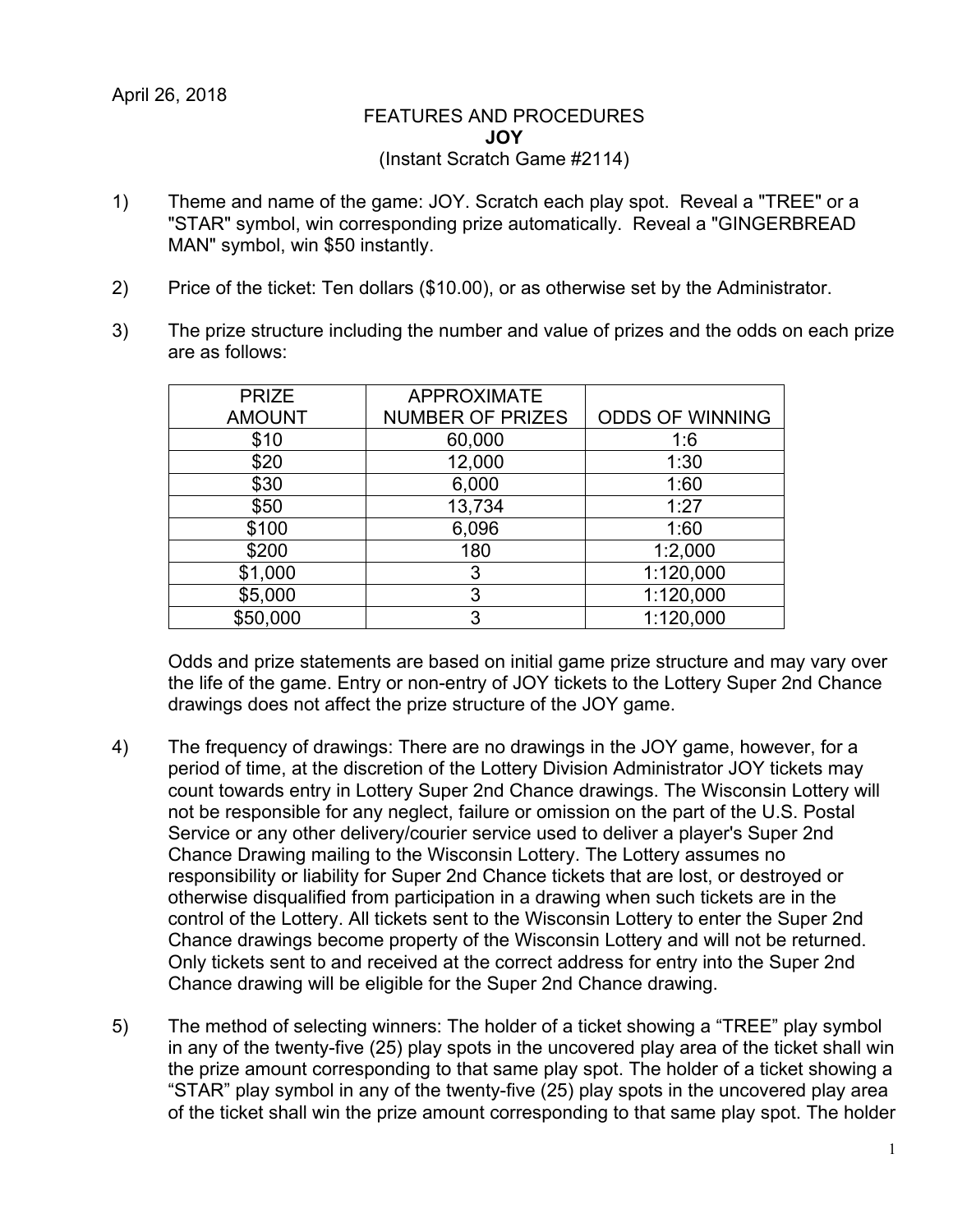of a ticket showing a "GINGERBREAD MAN" play symbol in any of the twenty-five (25) play spots in the uncovered play area of the ticket shall win fifty dollars (\$50) for each "GINGERBREAD MAN" symbol revealed.

- 6) The method of making payment to winners:
	- A. Submission of the original ticket (not a copy), as provided below, shall be the sole method of claiming a prize.
	- B. Payment of prizes under six hundred dollars (\$600) may be made by presenting the ticket for validation and payment to any Wisconsin Lottery retailer by the claim deadline under 6(G).
	- C. The original winning ticket must be signed by a single human being. For-profit and non-profit entities, trusts, and other non-human beings are not eligible to play or claim a prize in this game. Payment of any prize totaling five hundred thousand, nine hundred ninety-nine dollars (\$500,999) or less may be made by either 1) signing the back of the original winning ticket, completing a Lottery claim form and presenting it in person to any Lottery office for validation and payment by the claim deadline under section 6(G), or 2) by signing the back of the original winning ticket, completing a Lottery claim form and mailing it for validation and payment to Lottery Headquarters in Madison. If claiming a prize by mail, the original winning ticket and Lottery claim form must be mailed to Lottery Headquarters in Madison in a properly addressed envelope with the postage duly prepaid by the claim deadline under section 6(G). Payment of any prize totaling five hundred and one thousand dollars (\$501,000) or more must be made by signing the back of the original winning ticket, completing a Lottery claim form and presenting it in person to the Lottery Headquarters in Madison for validation and payment by the claim deadline under section 6(G). Personal appearance may be waived at the Lottery Division Administrator's sole discretion.
	- D. Tickets are void if stolen, unissued, mutilated, altered, counterfeit, or otherwise fail validation tests. The Lottery at its sole discretion reserves the right to pay any mutilated ticket based upon the facts and circumstances of the particular claim. Such action by the Lottery is final and non-reviewable.
	- E. Tickets are void if misprinted. "Misprinted" means any mistake or difference from the original ticket or game specifications of any kind in the printing, manufacturing, packaging or other processing related to the production or distribution of the ticket caused by the raw materials, processes or handling of the ticket until its ultimate sale to the consumer/player. "Misprinted" includes but is not limited to the tickets being unreadable, misregistered, defective, or multiply printed. Also, "misprinted" includes errors in the computer software, computer hardware, code or programming of the game regardless of whether the errors were imbedded or caused by human action relating to any of the matters mentioned in this paragraph. The Lottery at its sole discretion reserves the right to pay any such "misprinted" ticket based upon the facts and circumstances of the particular claim. Such action by the Lottery is final and non-reviewable.